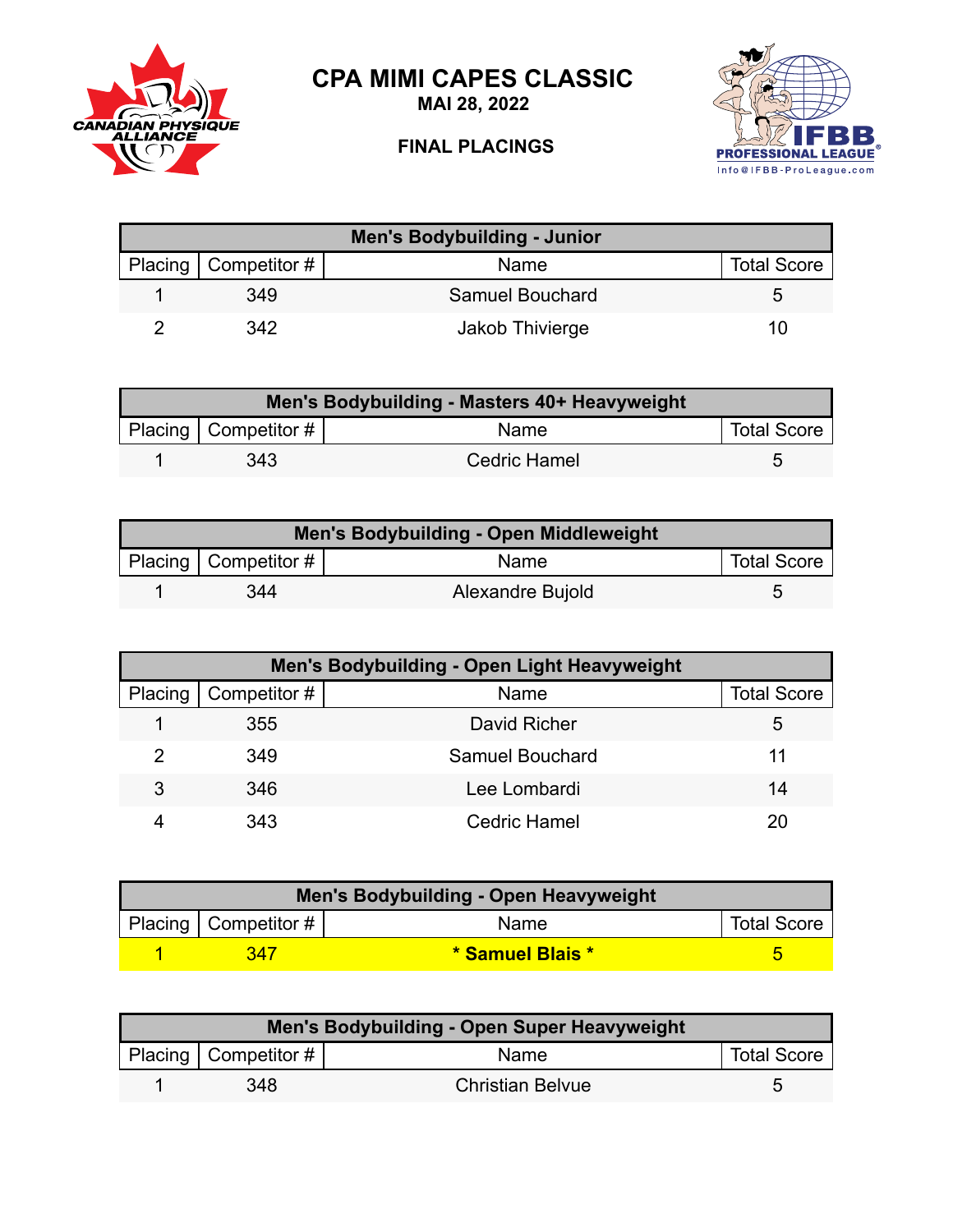| <b>Men's Classic Physique - Novice</b> |              |                        |                    |  |
|----------------------------------------|--------------|------------------------|--------------------|--|
| Placing                                | Competitor # | Name                   | <b>Total Score</b> |  |
|                                        | 342          | Jakob Thivierge        | 9                  |  |
|                                        | 345          | Mathieu Jaume-Langlois | 10                 |  |
| 3                                      | 350          | <b>Gabriel Vincent</b> | 12                 |  |
|                                        | 351          | Caleb Dupras           | 20                 |  |

| <b>Men's Classic Physique - Junior</b> |                              |                        |                    |  |
|----------------------------------------|------------------------------|------------------------|--------------------|--|
|                                        | Placing $\vert$ Competitor # | Name                   | <b>Total Score</b> |  |
|                                        | 349                          | Samuel Bouchard        | 5                  |  |
| 2                                      | 350                          | <b>Gabriel Vincent</b> | 12                 |  |
| 3                                      | 342                          | Jakob Thivierge        | 13                 |  |
|                                        | 351                          | Caleb Dupras           | 20                 |  |

| Men's Classic Physique - Masters 40+ |                          |                 |                    |  |
|--------------------------------------|--------------------------|-----------------|--------------------|--|
|                                      | Placing   Competitor $#$ | Name            | <b>Total Score</b> |  |
|                                      | 352                      | Miguel Coulombe |                    |  |

| Men's Classic Physique - Open Class A |                          |                        |                    |  |
|---------------------------------------|--------------------------|------------------------|--------------------|--|
|                                       | Placing   Competitor $#$ | <b>Name</b>            | <b>Total Score</b> |  |
|                                       | 352                      | <b>Miguel Coulombe</b> |                    |  |

| Men's Classic Physique - Open Class B |              |                           |                    |  |
|---------------------------------------|--------------|---------------------------|--------------------|--|
| Placing                               | Competitor # | Name                      | <b>Total Score</b> |  |
|                                       | 356          | <b>* Kristof Robert *</b> | 5                  |  |
| 2                                     | 354          | Pascal Morin              | 10                 |  |
| 3                                     | 353          | <b>Dominic Cassabon</b>   | 16                 |  |
| 4                                     | 344          | Alexandre Bujold          | 19                 |  |
| 5                                     | 345          | Mathieu Jaume-Langlois    | 25                 |  |

| Men's Classic Physique - Open Class C |                        |                        |                    |  |
|---------------------------------------|------------------------|------------------------|--------------------|--|
|                                       | Placing   Competitor # | Name                   | <b>Total Score</b> |  |
|                                       | 349                    | Samuel Bouchard        | h                  |  |
|                                       | 357                    | <b>Patrick Dauphin</b> | 10                 |  |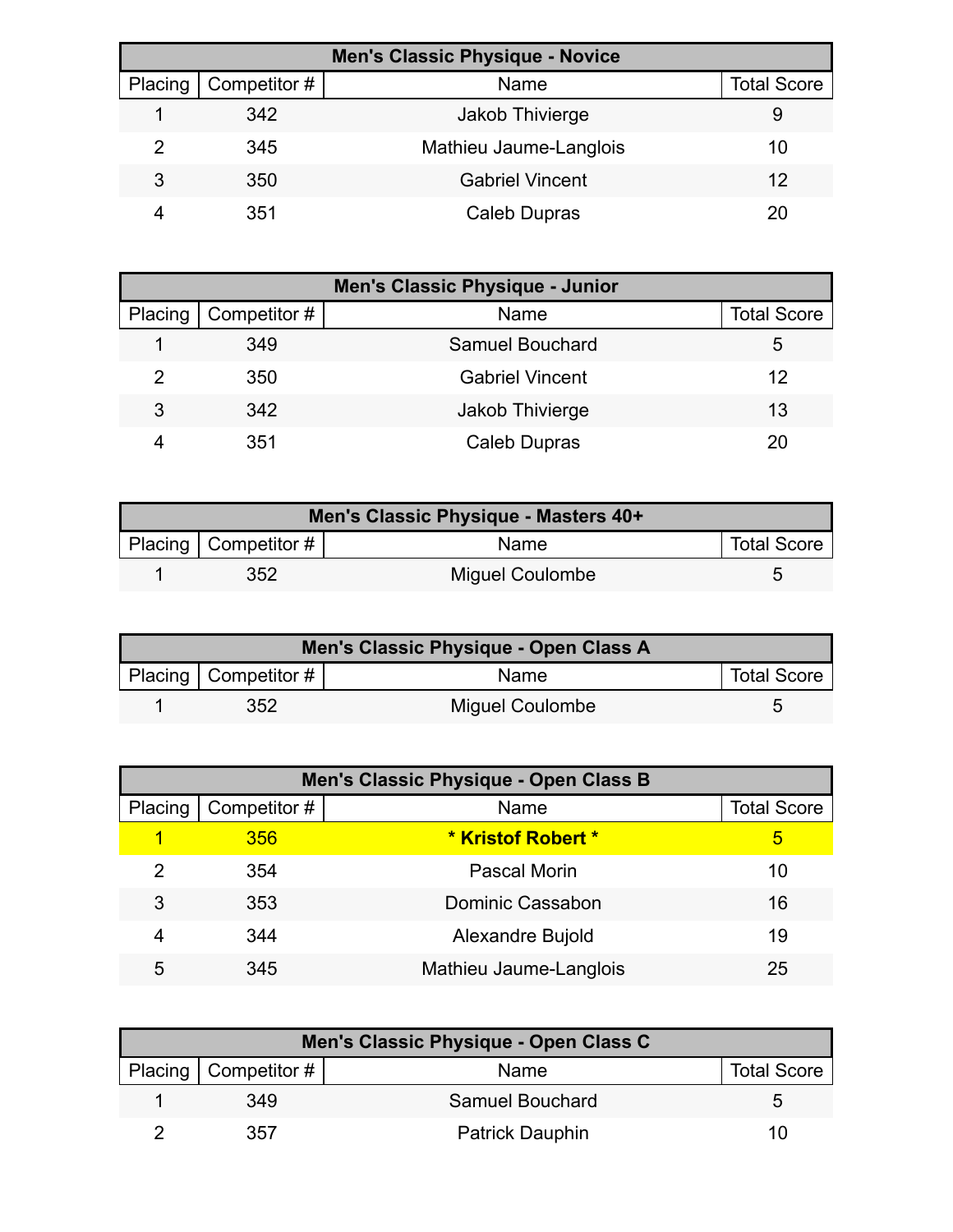| <b>Men's Physique - Novice</b> |              |                        |                    |
|--------------------------------|--------------|------------------------|--------------------|
| Placing                        | Competitor # | Name                   | <b>Total Score</b> |
|                                | 360          | Louka Raymond Campeau  | 5                  |
|                                | 345          | Mathieu Jaume-Langlois | 12                 |
| 3                              | 358          | Sean Asgarali          | 13                 |
|                                | 359          | <b>Andrew Lacey</b>    | 20                 |

| <b>Men's Physique - Junior</b> |                          |                       |                    |
|--------------------------------|--------------------------|-----------------------|--------------------|
|                                | Placing   Competitor $#$ | Name                  | <b>Total Score</b> |
|                                | 360                      | Louka Raymond Campeau |                    |

| Men's Physique - Masters 50+ |                        |                        |                    |  |
|------------------------------|------------------------|------------------------|--------------------|--|
|                              | Placing   Competitor # | Name                   | <b>Total Score</b> |  |
|                              | 362                    | <b>Benoit Belanger</b> | 5.                 |  |
|                              | 363                    | Kosta Malaperdas       | 10                 |  |
| 3                            | 359                    | <b>Andrew Lacey</b>    | 15                 |  |

| Men's Physique - Masters 40+ |                        |                        |                    |
|------------------------------|------------------------|------------------------|--------------------|
|                              | Placing   Competitor # | Name                   | <b>Total Score</b> |
|                              | 362                    | <b>Benoit Belanger</b> | 5.                 |
|                              | 358                    | Sean Asgarali          | 10                 |
| 3                            | 363                    | Kosta Malaperdas       | 15                 |

| Men's Physique - Open Class A |                                 |              |                    |  |
|-------------------------------|---------------------------------|--------------|--------------------|--|
|                               | <b>Placing   Competitor #  </b> | Name         | <b>Total Score</b> |  |
|                               | 364                             | Jesse Duford |                    |  |

| Men's Physique - Open Class B |              |                       |                    |  |
|-------------------------------|--------------|-----------------------|--------------------|--|
| Placing                       | Competitor # | Name                  | <b>Total Score</b> |  |
|                               | 365          | * Nicolas Belanger *  |                    |  |
| 2                             | 366          | Mustapha Droueche     |                    |  |
| 3                             | 360          | Louka Raymond Campeau | 15                 |  |
|                               | 358          | Sean Asgarali         |                    |  |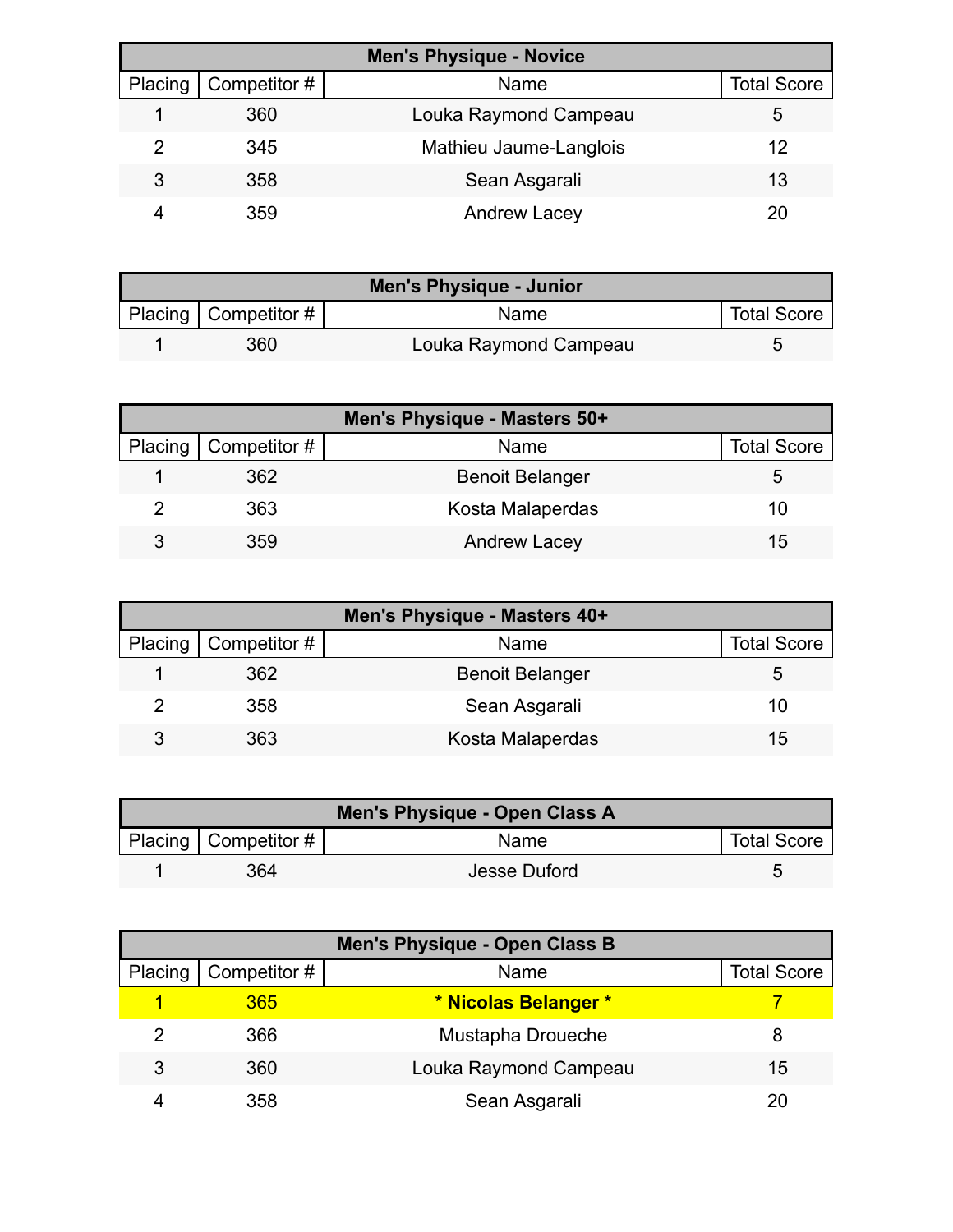| <b>Women's Figure - Novice</b> |                        |             |                    |  |
|--------------------------------|------------------------|-------------|--------------------|--|
|                                | Placing   Competitor # | Name        | <b>Total Score</b> |  |
|                                | 367                    | Annie Arbic |                    |  |

| Women's Figure - Masters 45+ |                        |                        |                    |
|------------------------------|------------------------|------------------------|--------------------|
|                              | Placing   Competitor # | <b>Name</b>            | <b>Total Score</b> |
|                              | 368                    | Marie Pascale Bouchard |                    |
|                              | 369                    | Maryse Sauve           |                    |

| <b>Women's Figure - Masters 35+</b> |              |                    |  |  |
|-------------------------------------|--------------|--------------------|--|--|
| Placing   Competitor #              | Name         | <b>Total Score</b> |  |  |
| 369                                 | Maryse Sauve | G                  |  |  |
| 367                                 | Annie Arbic  | 10                 |  |  |

| <b>Women's Figure - Open Class A</b> |                              |                        |                    |  |
|--------------------------------------|------------------------------|------------------------|--------------------|--|
|                                      | Placing $\vert$ Competitor # | Name                   | <b>Total Score</b> |  |
|                                      | 368                          | Marie Pascale Bouchard |                    |  |
|                                      | 369                          | Maryse Sauve           |                    |  |
|                                      | 367                          | Annie Arbic            | 15                 |  |

| <b>Women's Wellness - Novice</b> |                        |                               |                    |
|----------------------------------|------------------------|-------------------------------|--------------------|
|                                  | Placing   Competitor # | Name                          | <b>Total Score</b> |
|                                  | 371                    | <b>Elyzabeth Gagnon Rivet</b> |                    |
|                                  | 370                    | Darlene Carbray               |                    |

| Women's Wellness - Masters 45+ |                        |             |                    |  |
|--------------------------------|------------------------|-------------|--------------------|--|
|                                | Placing   Competitor # | Name        | <b>Total Score</b> |  |
|                                | 372                    | Lucie Dumas |                    |  |

| Women's Wellness - Masters 35+ |                        |                 |                    |  |
|--------------------------------|------------------------|-----------------|--------------------|--|
|                                | Placing   Competitor # | Name            | <b>Total Score</b> |  |
|                                | 370                    | Darlene Carbray | 5                  |  |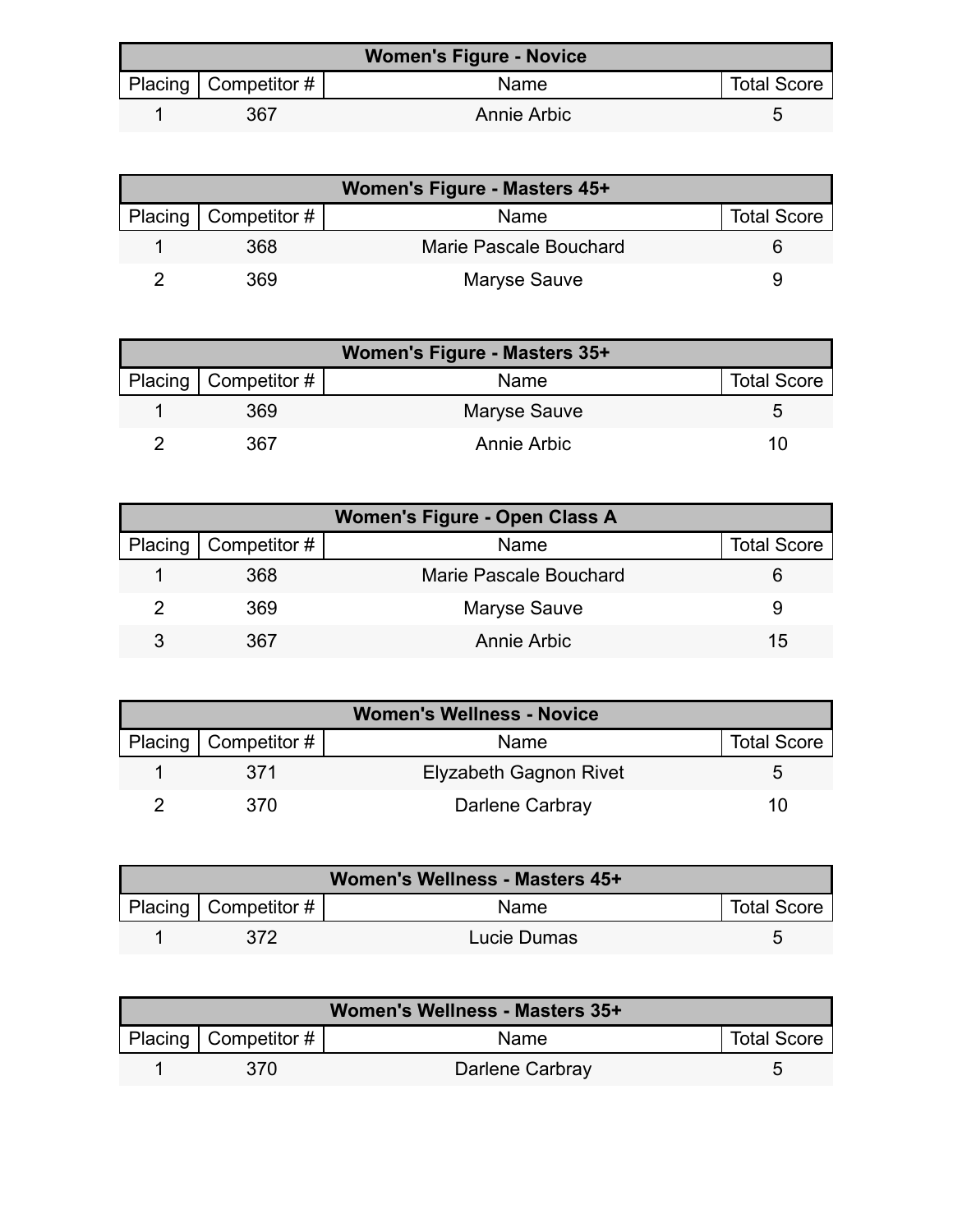| Women's Wellness - Open Class B |                          |                        |                    |  |
|---------------------------------|--------------------------|------------------------|--------------------|--|
|                                 | Placing   Competitor $#$ | Name                   | <b>Total Score</b> |  |
|                                 | 373                      | Anne-Marie Gobeil      |                    |  |
|                                 | 371                      | Elyzabeth Gagnon Rivet | 10                 |  |

|                | <b>Women's Bikini - Novice</b> |                            |                    |  |
|----------------|--------------------------------|----------------------------|--------------------|--|
| Placing        | Competitor #                   | Name                       | <b>Total Score</b> |  |
|                | 379                            | <b>Prescilla Deschenes</b> | 5                  |  |
| $\overline{2}$ | 380                            | Julie Laberge              | 11                 |  |
| 3              | 374                            | Sophie Berthiaume          | 14                 |  |
| $\overline{4}$ | 382                            | <b>Allysiah Philemond</b>  | 20                 |  |
| 5              | 378                            | Laura David                | 26                 |  |
| 6              | 375                            | <b>Carolane Berton</b>     | 30                 |  |
| 7              | 377                            | Justine Charbonneau        | 34                 |  |
| 8              | 376                            | Jessie Breton Dion         | 40                 |  |
| 9              | 381                            | <b>Isabelle Langlois</b>   | 45                 |  |

| <b>Women's Bikini - Teenage</b> |                        |                     |                    |  |
|---------------------------------|------------------------|---------------------|--------------------|--|
|                                 | Placing   Competitor # | <b>Name</b>         | <b>Total Score</b> |  |
|                                 | 377                    | Justine Charbonneau |                    |  |

| Women's Bikini - Masters 55+ |                        |                      |                    |  |
|------------------------------|------------------------|----------------------|--------------------|--|
|                              | Placing   Competitor # | Name                 | <b>Total Score</b> |  |
|                              | 384                    | <b>Carol Monette</b> | <sup>t</sup>       |  |
|                              | 383                    | <b>Edit Fried</b>    | 10                 |  |

| Women's Bikini - Masters 45+ |                        |                       |                    |  |
|------------------------------|------------------------|-----------------------|--------------------|--|
|                              | Placing   Competitor # | Name                  | <b>Total Score</b> |  |
|                              | 385                    | <b>Annie Genereux</b> | 5                  |  |
|                              | 386                    | Kim Mar               | 10                 |  |
|                              | 384                    | <b>Carol Monette</b>  | 15                 |  |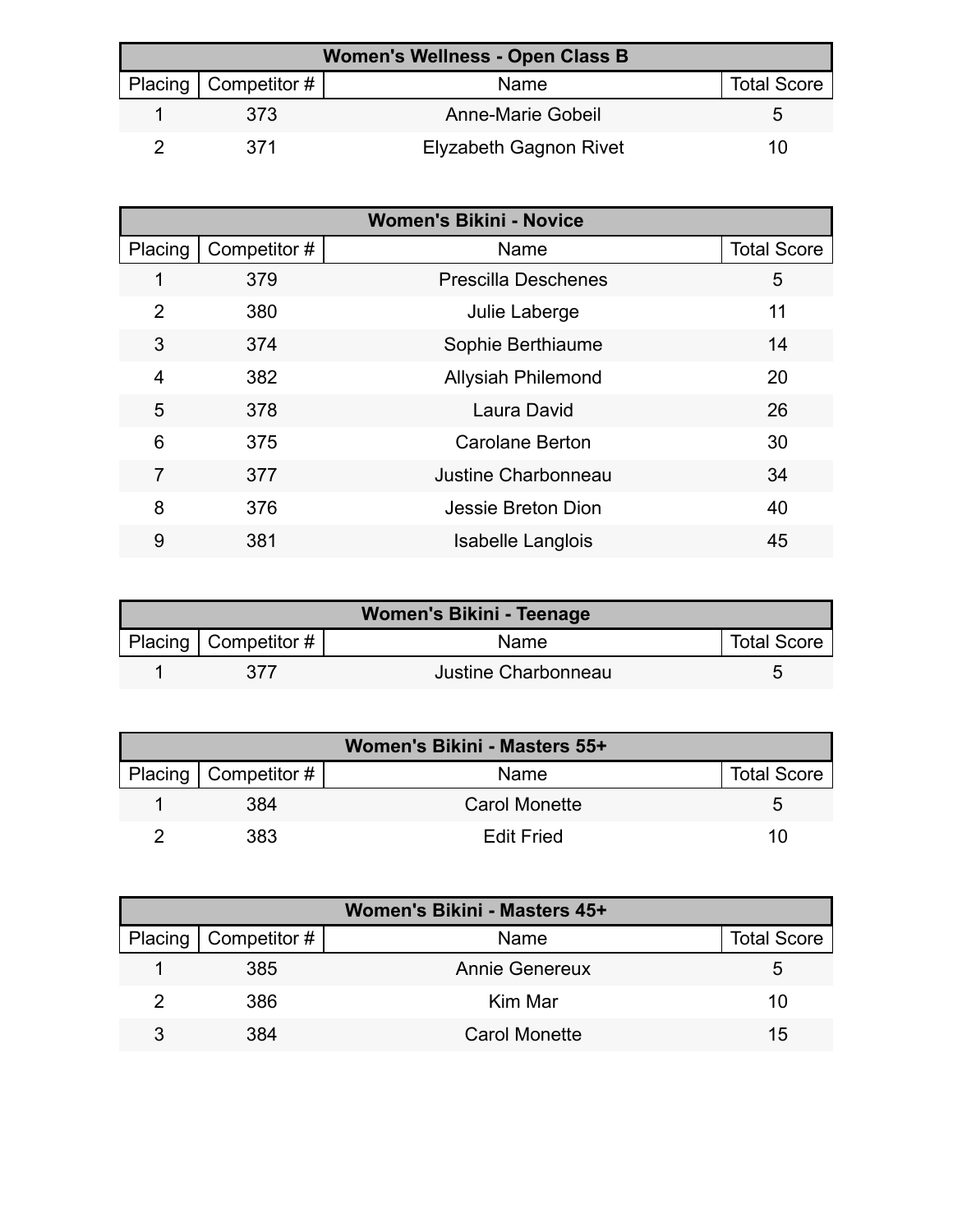| Women's Bikini - Masters 35+ A |              |                          |                    |  |
|--------------------------------|--------------|--------------------------|--------------------|--|
| Placing                        | Competitor # | Name                     | <b>Total Score</b> |  |
|                                | 387          | * Marie-Josee Cote *     | ь                  |  |
|                                | 374          | Sophie Berthiaume        | 10                 |  |
| 3                              | 385          | <b>Annie Genereux</b>    | 15                 |  |
|                                | 388          | <b>Claudine Peloquin</b> | 20                 |  |

| Women's Bikini - Masters 35+ B |                        |                      |                    |
|--------------------------------|------------------------|----------------------|--------------------|
|                                | Placing   Competitor # | Name                 | <b>Total Score</b> |
|                                | 386                    | Kim Mar              |                    |
|                                | 384                    | <b>Carol Monette</b> | 10                 |

| Women's Bikini - Open Class A |              |                    |                    |  |
|-------------------------------|--------------|--------------------|--------------------|--|
| Placing                       | Competitor # | Name               | <b>Total Score</b> |  |
|                               | 374          | Sophie Berthiaume  | 5                  |  |
| 2                             | 378          | Laura David        | 10                 |  |
| 3                             | 375          | Carolane Berton    | 15                 |  |
| 4                             | 376          | Jessie Breton Dion | 20                 |  |
| 5                             | 383          | <b>Edit Fried</b>  | 25                 |  |

| Women's Bikini - Open Class B |                        |                          |                    |  |
|-------------------------------|------------------------|--------------------------|--------------------|--|
|                               | Placing   Competitor # | Name                     | <b>Total Score</b> |  |
|                               | 380                    | Julie Laberge            |                    |  |
|                               | 389                    | Laurence Lamarche-Cliche | 10                 |  |
| ર                             | 387                    | Marie-Josee Cote         | 14                 |  |

| Women's Bikini - Open Class C |              |                           |                    |  |
|-------------------------------|--------------|---------------------------|--------------------|--|
| Placing                       | Competitor # | Name                      | <b>Total Score</b> |  |
|                               | 382          | <b>Allysiah Philemond</b> | 5                  |  |
|                               | 377          | Justine Charbonneau       | 10                 |  |
| 3                             | 390          | Cloe Loiselle             | 15                 |  |
|                               | 381          | <b>Isabelle Langlois</b>  | 20                 |  |